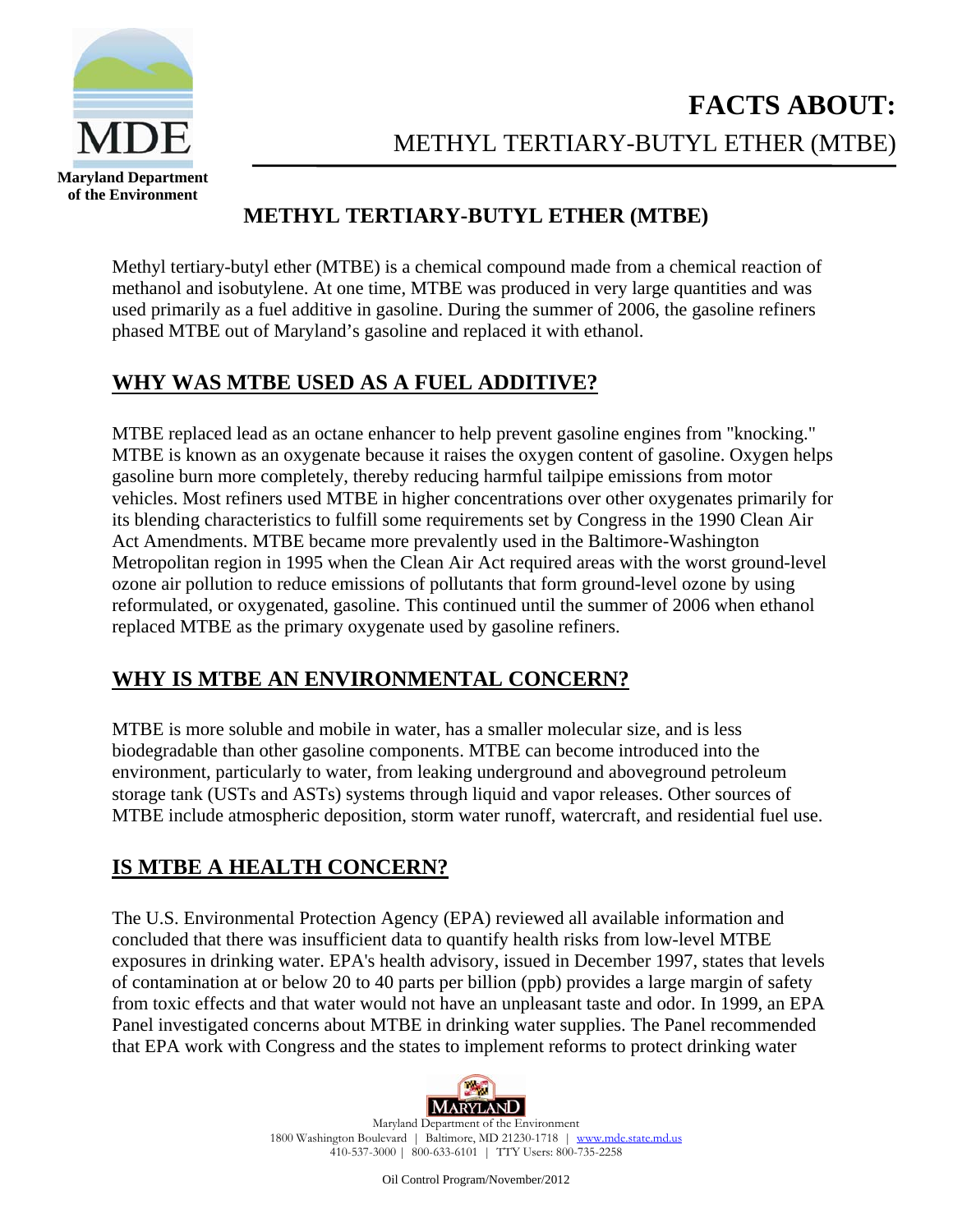supplies from MTBE while maintaining air pollution reductions. Specific Panel recommendations included:

- Substantially reducing the use of MTBE while ensuring no loss in air quality benefits;
- Enhancing public drinking water monitoring, assessment, and protection programs;
- Enhancing enforcement of UST upgrade or replacement programs; and
- Enhancing programs for public education and clean-up of gasoline spills.

# **HAVE THE WATERS OF MARYLAND BEEN IMPACTED?**

Since 1995, MDE has periodically sampled community and nontransient, non-community public water systems for MTBE. Of the 1,023 public water systems, MTBE was detected in 35 systems i n 2011. MDE continues to require sampling for MTBE contamination at all leaki ng underground storage tank (LUST) sites with groundwater impacts. Data from all such LUST site s indicated that 652 domesti c



wells have been impacted by MTBE to date. Carbon filtration systems are typically inst alled to remove contamination or alternative water supplies are provided to address MTBE co ncerns.

### **WHAT IS MDE DOING ABOUT MTBE CONTAMINATION?**

The MDE continues to test for the presence of MTBE in groundwater. For public water supplies, sampling frequency increases when MTBE is detected, and contamination levels over 10 ppb trigger an investigation for the contamination source. For private wells, treatment is recommended for wells with levels at or above 20 ppb at the point of use. However, at higher levels other options including well replacement may be needed. Follow-up action has included providing alternative sources of water, adding treatment, conducting additional monitoring, and implementing remediation strategies. MDE continues to assist local governments to develop wellhead protection programs to reduce the risk of contaminating public supplies. Many local government water sampling programs include MTBE in there sampling.